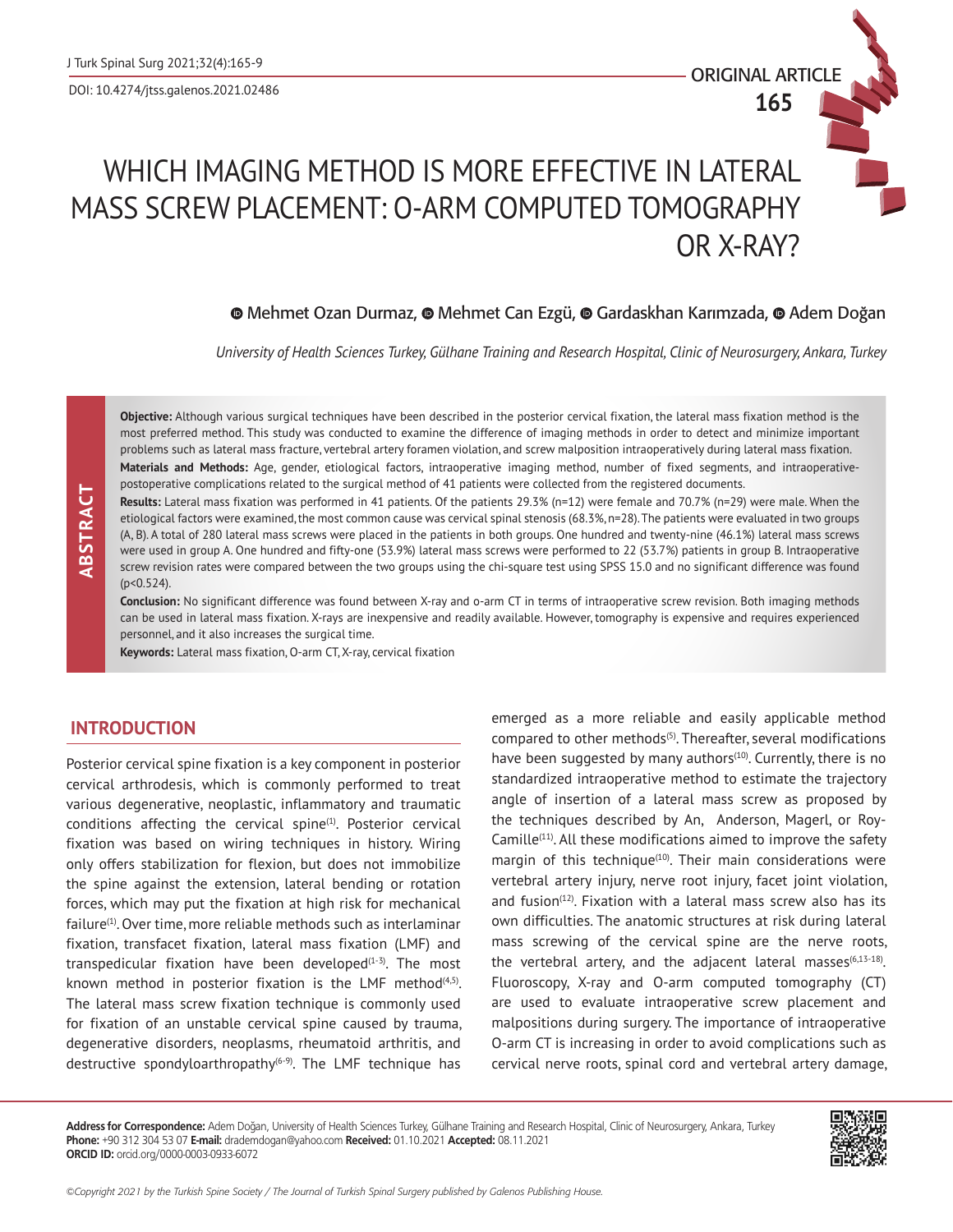

especially due to screw malposition. We compared the patients who underwent LMF with intraoperative X-ray and O-arm CT in our clinic and examined the differences between the two intraoperative imaging methods.

# **MATERIALS AND METHODS**

This study was approved by the University of Health Sciences Turkey, Gülhane Scientific Research Ethics Committee (number: 2021-238, date: 20.05.2021).

#### **Patient population**

In our study, patients who applied to our clinic with different etiologies and underwent posterior cervical fixation between September 1, 2016 and May 31, 2021 were examined. Demographic characteristics, clinical status, etiology, preoperative imaging, surgical method, and intra-postoperative complications of the patients were reviewed retrospectively.

Patients aged 18-80 years, who had posterior cervical instrumentation in our department were included in the study. Patients who had previous posterior cervical instrumentation, were outside the age range of 18-80 years and were re-operated due to post-surgical trauma or infection were excluded.

Age, gender, etiological factors, intraoperative imaging method, number of fixed segments, intraoperative-postoperative complications related to the surgical method of 41 patients were determined from the patient files. The patients were evaluated in two groups (A, B).

#### **Intraoperative İmaging**

Intraoperative O-arm-CT or X-ray was used to examine conditions such as screw malposition, lateral mass fracture, and vertebral foramen violation in all cases, and the problematic cases were intervened again.

#### **Surgical Technique**

All patients were placed in prone position with the chest elevated 15° to reduce venous bleeding and the neck in a neutral position to avoid fusion in rotation. The head is fixed into a three-pin head-holder allowing strong immobilization during screw placement. Lateral fluoroscopy is performed to confirm the level $(19)$ .

After the lateral masses were revealed in all patients, the entry site was determined with the modified Magerl technique. Screw tracing was prepared with the help of high-speed drill. After the screw tracing was checked with the help of the guide, the screws with self-tapping feature were sent at an appropriate angle.We avoided placing the screws with the free-hand technique.

Screw position after delivery of lateral mass screws; It was checked with O-arm-CT in patients in group A, and with X-rays in patients in group B. After evaluating the vertebral foramen, the tracing of the screws, and the condition of the lateral masses, suspicious or problematic situations were intervened. We did not use navigation in any of our cases.

# **RESULTS**

29.3% (n=12) of the cases were female and 70.7% (n=29) were male. The mean age of the cases was 53.2 years (19-76). When the etiological factors were examined, the most common cause was cervical spinal stenosis (68.3%, n=28). Apart from this, there were traumatic fractures and dislocations in 22% (n=9), tumor in 7.3% (n=3), and basilar invagination in 2.4% (n=1) (Table 1). Long segment (≥3 segments) instrumentation was performed in 33 patients (80.5%) and short segment (<3 segments) in 8 patients (19.5%). A total of 280 lateral mass screws were placed in the patients in both groups at the first stage.

In the first stage, 129 lateral mass screws (46.1%) were placed in 19 patients in group A (46.3%). After control with intraoperative O-arm-CT, a total of 2 screw malpositions (1.6%) and 5 lateral mass fractures (3.9%) were detected in 6 patients in this group, and the malpositioned screws were revised intraoperatively (Table 2). In this group, root damage was detected in 1 patient (5.3%) in the postoperative period. Again in this group, an additional occipitocervical fusion was performed in 1 patient (5.3%) to eliminate instability after screw malposition. No additional complications occurred in the patients in group A. In group A, intraoperative O-arm CT control was taken after the pins were placed in the segments to be fixed. The placement tracing of the screws was determined. Then the screw was placed. During screw placement, O-arm CT was taken again depending on the lateral mass status, superior and lateral angle of the screw, and the surgeon's experience. Revisions were made when necessary. Control CT was taken after all screws were placed. Fixation was completed.

In the first stage, 151 lateral mass screws (53.9%) were placed in 22 patients in group B (53.7%). After the control with intraoperative X-ray, a total of 1 screw malposition (0.7%) was detected. And 5 lateral mass fractures (3.3%) were suspected in 5 patients and revision was performed (Table 2). In this group, root damage was detected in 1 patient (4.5%) in the postoperative period. An additional occipitocervical fusion was performed in 1 patient (4.5%) to eliminate instability after screw malposition. No additional complications occurred in the patients in group B. For patients in group B, unilateral screws were placed in the segments to be fixed first. Superior

| Table 1. Demographic and etiological factors of the cases |  |  |
|-----------------------------------------------------------|--|--|
|                                                           |  |  |

| <b>Characteristics</b> | <b>Number</b> | %    |  |
|------------------------|---------------|------|--|
| Sex                    |               |      |  |
| Men                    | 29            | 70.7 |  |
| Women                  | 12            | 29.3 |  |
| <b>Etiology</b>        |               |      |  |
| Cervical stenosis      | 28            | 28   |  |
| Traumatic fracture     | 9             | 22   |  |
| Tumor                  | 3             | 7.3  |  |
| Basilar invagination   |               | 2.4  |  |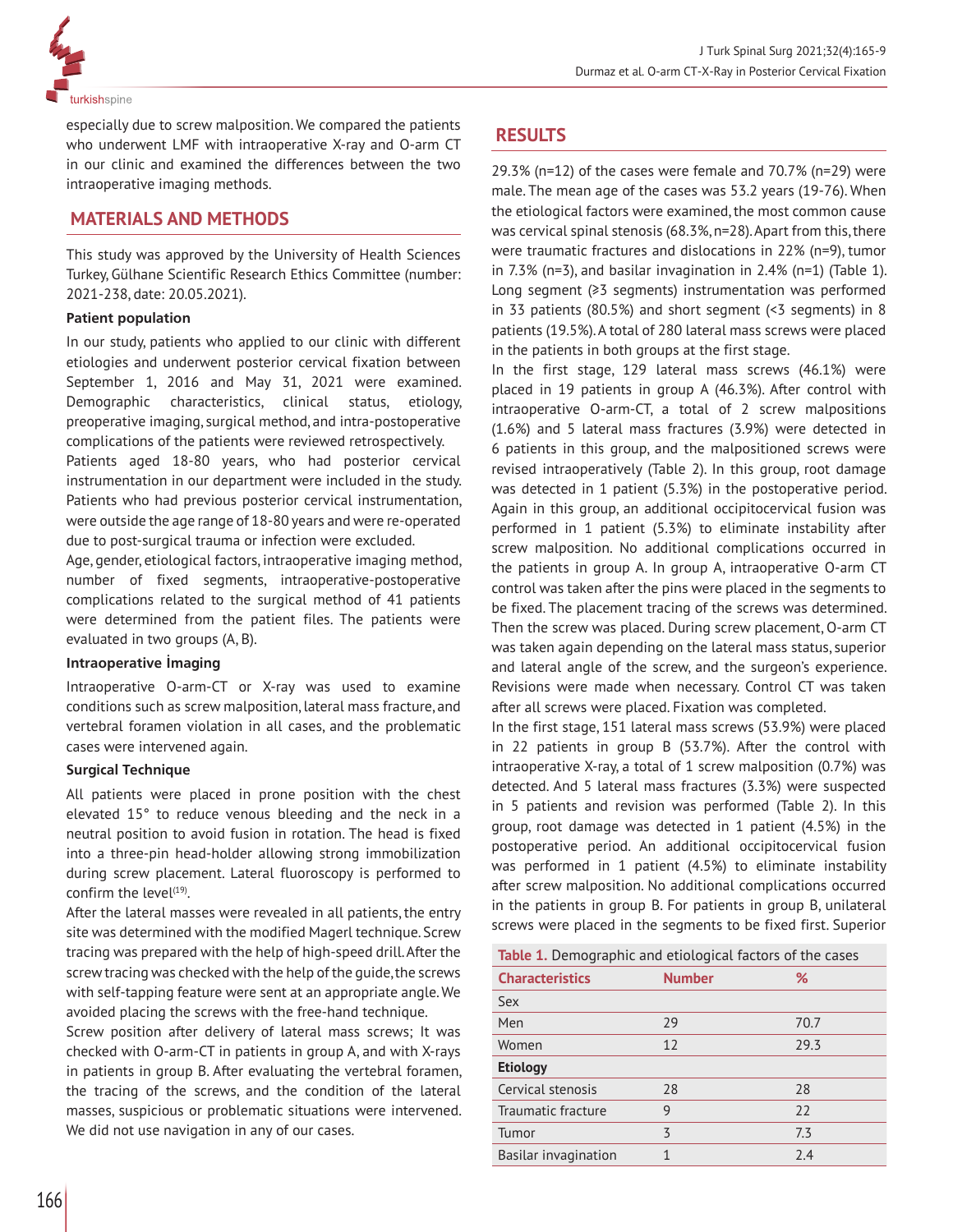| <b>Table 2.</b> Intraoperative and postoperative results of the cases |                                                   |                           |                      |                       |                                         |                             |                          |                                         |                                                       |
|-----------------------------------------------------------------------|---------------------------------------------------|---------------------------|----------------------|-----------------------|-----------------------------------------|-----------------------------|--------------------------|-----------------------------------------|-------------------------------------------------------|
| <b>Imaging</b><br>method                                              | Number of<br>paitents                             | <b>Number</b><br>of screw | <b>Dural</b><br>tear | <b>Root</b><br>injury | <b>Vertebral</b><br>artery<br>violation | <b>Screw</b><br>malposition | <b>Facet</b><br>fracture | <b>Intraoperative</b><br>screw revision | <b>Revision</b><br>surgery via<br>fixation<br>failure |
| Tomography<br>(A)                                                     | 19 (46.3%)<br>Men: 11 (57.9%)<br>Women: 8 (42.1%) | 129                       | $\Omega$             | $\mathbf{1}$          | $\Omega$                                |                             | 5                        |                                         |                                                       |
| $X-Ray(B)$                                                            | 22 (53.7%)<br>Men: 18 (81.9%)<br>Women: 4 (19.1%) | 151                       | $\overline{0}$       | $\overline{1}$        | $\Omega$                                |                             | 5                        | 6                                       |                                                       |
| Total                                                                 | 41 (100%)                                         | 280                       | $\overline{0}$       | $\overline{2}$        | $\overline{0}$                          | 3                           | 10                       | 13                                      | $\overline{2}$                                        |
|                                                                       |                                                   |                           |                      |                       |                                         |                             |                          |                                         |                                                       |

**Table 2.** Intraoperative and postoperative results of the cases

angles, lateral angles and lateral masses of the screws were checked with lateral and oblique X-rays. Revisions were made when necessary. Then, screws were placed on the opposite side of the same segments and similar procedures were repeated, and fixation was performed by completing bilateral screw placement.

A total of 10 lateral mass fractures (3.6%) were detected in both groups due to screw placement. Of the 280 lateral mass screws placed, 13 screws (4.6%) were revised due to intraoperative lateral mass fracture or screw malposition, root damage was detected in 2 patients (4.9%), and occipitocervical fusion was performed in 2 patients (4.9%) to ensure stability after screw malposition (Table 2). No additional complications developed in any of the patients apart from the stated complications.

In both groups, CT was taken within the first 4 hours postoperatively (Figure 1, 2). Neural foramen, vertebral artery foramen, spinal canal, lateral mass status and screw angle were evaluated by performing 3-D reconstruction. No problem requiring revision was detected in the CT taken in the postoperative period.

#### **Statistical Analysis**

Intraoperative screw revision was performed in 7 (5.4%) of 129 lateral mass screws in 19 patients operated with O-arm, and in 6 (4%) of 151 screws in 22 patients operated using X-ray. Intraoperative screw revision rates between the two groups were evaluated with the chi-square test using SPSS 15.0, no significant difference was found between the two groups (p<0.524).

## **DISCUSSION**

Posterior cervical fixation with lateral mass screws was first introduced by Roy-Camille in 1979; it has been increasingly used since that time to treat a wide range of cervical spine disorders<sup>(20)</sup>. The vast majority of surgeons hold the opinion that the LMF technique is the most optimal method for providing cervical stabilization after long segment decompression $(21)$ . Lateral mass screw fixation has advantages over standard posterior wiring techniques; it can be done easily for many levels on patients with laminectomy and it can preserve the biomechanical forces<sup>(22)</sup>. Although the LMF method is the most



**Figure 1.** T2-weighted sagittal and axial images show a intradural extramedullary mass lesion which was histopathologically diagnosed as schwannoma at C4 level (A, B) with foraminal extension (C). Postoperative MRI images reveal adequate decompression and total excision of the tumor inside the spinal canal (D, E). Residual lesion and slight root edema is also shown (F). Proper lateral mass screw position which was checked intraoperatively through X-ray was confirmed with computerized tomography images postoperatively (G, H, I)

MRI: Magnetic resonance imaging

reliable and frequently preferred method among surgeons, it has significant complications. Lateral mass plate and screw devices have proven to be safe despite their proximity to neurovascular structures. However, posterior plate-screw techniques can be associated with potential problems, including injury to the vertebral artery, nerve roots, facet joints and spinal cord<sup>(6,14-18)</sup>.

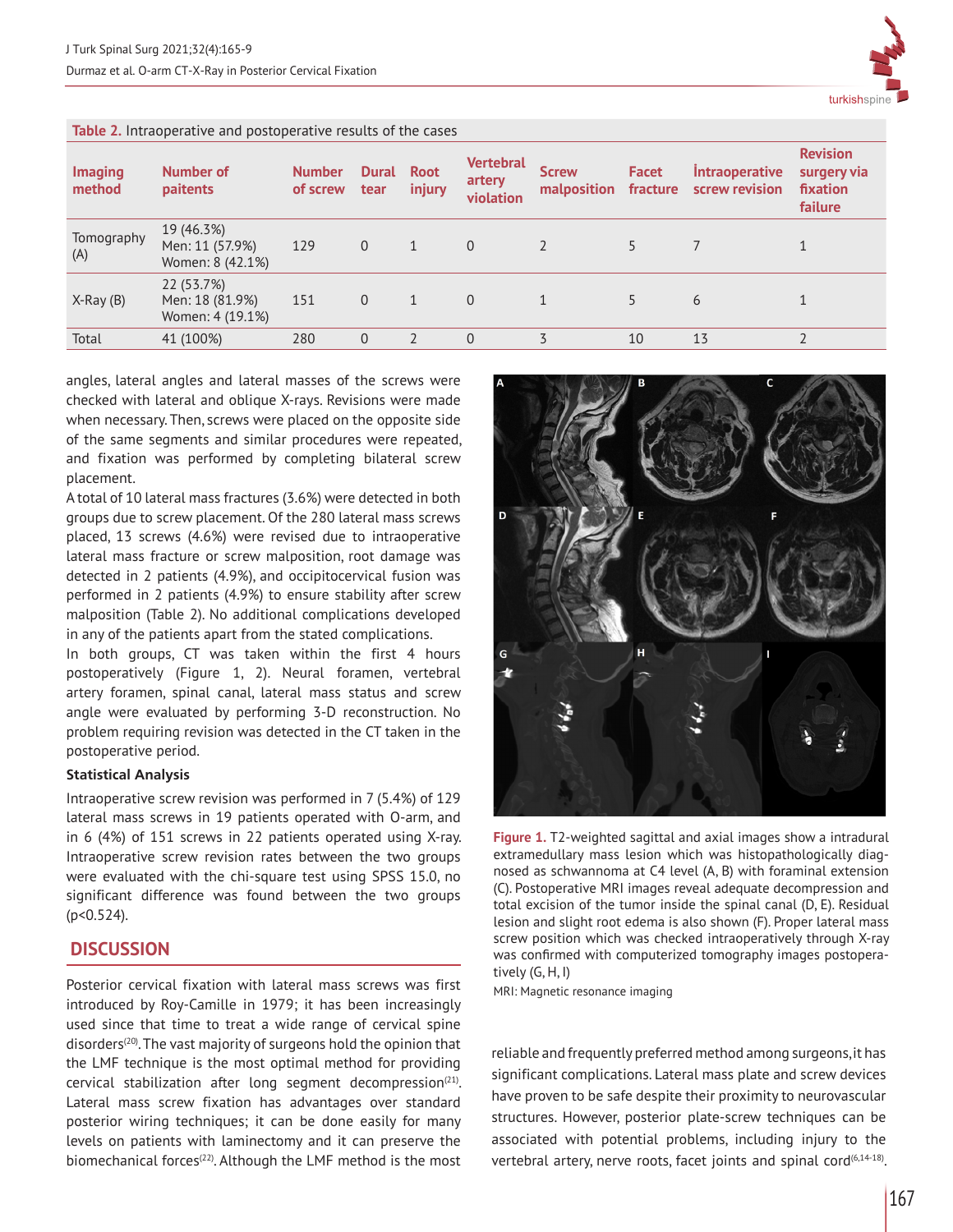



**Figure 2.** Loss of cervical lordosis, multi-level degenerative disc disease, cervical spinal stenosis and myelomalacia at C5 level can be seen T2-weighted sagittal and axial images (A, B, C). The patient underwent multi-level cervical laminectomy and lateral mass screw fixation surgery. O-arm imaging system was used to confirm screw placements intraoperatively. Plain radiography and computerized tomography images revealed that the screw placements were accurate (D, E, F)

In the literature, the rate of intraoperative lateral mass fracture has been reported as  $1.6 - 4.7\%$ <sup>(6)</sup>. Inoue et al.<sup>(4)</sup> Reported the overall incidence of lateral mass fracture was 4.7% in his retrospective study of 117 consecutive patients undergoing lateral mass screw fixation by a modified Magerl's technique. In our study, the rate of lateral mass fracture was found to be 3.6%. Another complication encountered in posterior cervical fusion surgeries where lateral mass screws are used is damage to the cervical nerve roots. The anatomic study of An et al.<sup>(6)</sup> observed that the nerve root's exit point was at the anterolateral portion of the superior facet. According to the LMF technique used, the rate of damage to the cervical roots differs. Heller et al. $(23)$  is compared the anatomic risks between the Roy-Camille and Magerl techniques. They found that the Roy-Camille screws were associated with less risk of nerve root injury, but more chance of facet joint violation. In contrast, the Magerl screws were associated with more risk of nerve root injury, but less chance of facet joint violation<sup>(23)</sup>. Baek et al.<sup>(24)</sup> reported one nerve root injury was observed in each cervical spine segment using the Roy-Camille method (8.3%) and the Magerl method  $(5.6%)$  in his cadaveric study. Jeanneret et al.<sup>(9)</sup> has reported only two cases of nerve root-related problems in their total 51 patients. In our study, cervical root damage was detected in only 2 patients (4.9%) out of 41 patients 1 in group A (5.3%) and 1 in group B (4.5%). When the postoperative CT images of the patients with root damage in both groups were examined, it was observed that the screws did not protrude beyond the lateral mass and into the neural foramen, and it was concluded that they were independent of the screw trajectory.

Vertebral artery injury remains a major concern; however, the reported prevalence rate is negligible<sup>(16,17,25)</sup>. Kim et al.<sup>(26)</sup> reported in a prospective study on the evaluation of 1256 lateral mass screws positioned in 178 consecutive patients at their institution. One screw revealed in the follow-up CT violating the foramen transversarium without penetrating the vertebral artery required no further intervention<sup>(26)</sup>. Ebraheim et al.<sup> $(27)$ </sup> reported his study, C6 has a greater risk for vertebral artery injury. In our study, intraoperative vertebral artery damage was not detected in any patient. Considering that LMF is frequently used today, it is clear that the complications that will occur are directly related to the increasing number of cases.

There are many advantages to using O arm CT during intraoperative imaging. That provides us with various parameters including trajectory, diameter and lengths of virtual screws. Screw placement in cases is performed with direct guidance without the need to rely only on anatomical signs. However, it is difficult to implement because it is expensive, requires experienced personnel and is not available in every center. In repeated imaging, the amount of radiation received by the patient and the surgical team increases $(28)$ .

Intraoperative X-ray imaging is an easily applicable and ubiquitous method without prolonging the operation time. The amount of radiation received by the patient and the surgical team is lower compared to O-arm CT. However, it is difficult to provide effective intraoperative imaging in patients with overweight, short neck and cervical spine degeneration $(25-27)$ .

In our study, we tried to determine the safer imaging method by examining the relationship between intraoperative imaging method and possible complications in cases with LMF and to determine the differences between the two imaging methods we preferred. Also, we have not encountered a study in the literature examining the differences between O arm CT and X-ray supported lateral mass screw placement. In both groups, we found that revision was not required after postoperative CT in the early period. Postoperative CT controls of patients using X-ray when compared to postoperative CT control of patients using O-arm CT, the rates of lateral mass fracture, vertebral artery foramen and neural foramen violation were found to be similar.

#### **Study Limitations**

There are some limitations in our study. The first is the low number of cases. Secondly, since it is a retrospective study, the data were analyzed over the files and the unsaved data of the patients could not be reached. Another limitation is that the BMD status of the patients was not known, so it could not be clearly evaluated whether the facet fracture was due to technical reasons or low bone quality.

### **CONCLUSION**

Cervical posterior fusion surgery using a lateral mass screw is one of the most used methods in posterior cervical instrumentation. In order to minimize intraoperative risks,